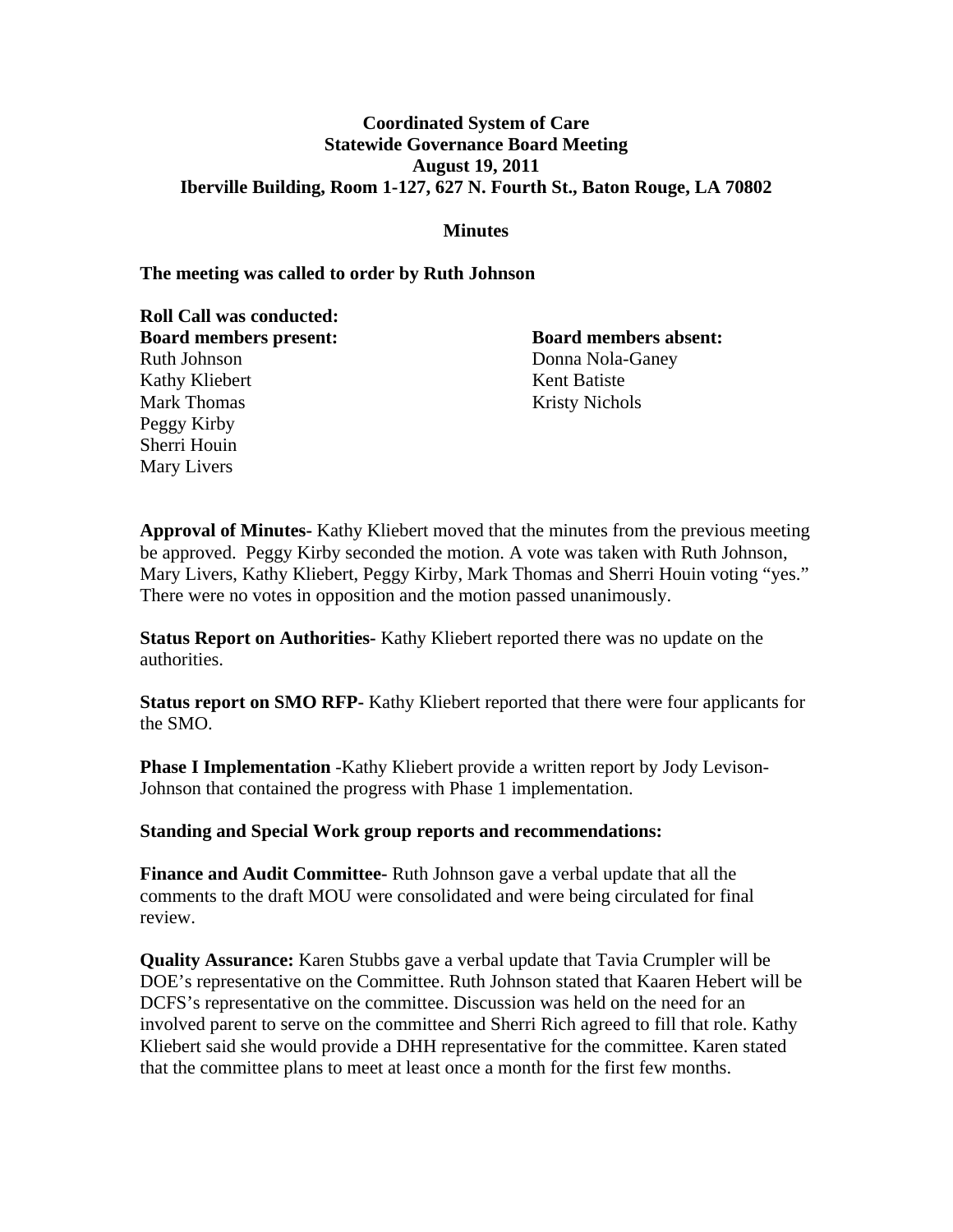**Operations Committee-** Kathy Kliebert provide a written report by Jody Levison-Johnson that contained a report on the operations committee.

**Training Workgroup Next Steps –** Kathy Kliebert provide a written report by Jody Levison-Johnson that contained training workgroup information.

**FSO Workgroup** – Mark Thomas made a motion that as funds are available, in addition to reimbursement for travel expenses, stipends may be provided to family representatives on the State Governance Board, the State Coordinating Council and related committees as a means to recognize the significance of their specialized knowledge and experiences in accordance with the following:

- 1. an established rate of \$10 per hour in a state meeting and
- 2. one-half the established rate (\$5) for each hour of travel

Mary Livers seconded the motion. A vote was taken with Ruth Johnson, Mary Livers, Kathy Kliebert and Mark Thomas voting "yes." Peggy Kirby and Sherri Houin abstained from voting. There were no votes in opposition and the motion passed unanimously.

# **New Business**

OJJDP Award – Requesting letters of recommendation from board and individual for candidates. The candidates are Sharon Duferne and Karen Stubbs. Ruth assured that a letter will go out. Board will sign the Northeast LA Children Collation Origination Award. Peggy Kirby made a motion that the Governance Board submit letters of support for the nominations of Sharon Dufrene for OJJDP Spirit Award and the Northeast Children's Coalition for the OJJDP Organization award. Kathy Kliebert seconded the motion. A vote was taken with Ruth Johnson, Mary Livers, Sherri Houin, Peggy Kirby, Mark Thomas and Sherri Houin voting "yes." There were no votes in opposition.

## **Unfinished Business**

Kath Kliebert reported that she talked again with DHH Legal Staff again regarding their legal opinion and DHH's decision not to include non-state employees on the SMO review committee. DHH attorneys agreed to do some additional research but their initial opinion was based on advice given to them from both the Attorney General's Office and the Division of Administration. After making some additional contacts, their opinion remains the same. They strongly advised against using a non-state employee as both the Attorney General's office and Division of Administration have advised that they believe so doing may alter the integrity of the process and unnecessarily subject us to protests. Their rationale is based on the fact that it is a state contract and having non–state employees involved in the process will not allow the authority needed to assure the following necessary safeguards:

- 1. Adherence to confidentiality
- 2. Disclosure of conflicts of interest
- 3. Availability of parties for meetings, protests , court hearings, etc.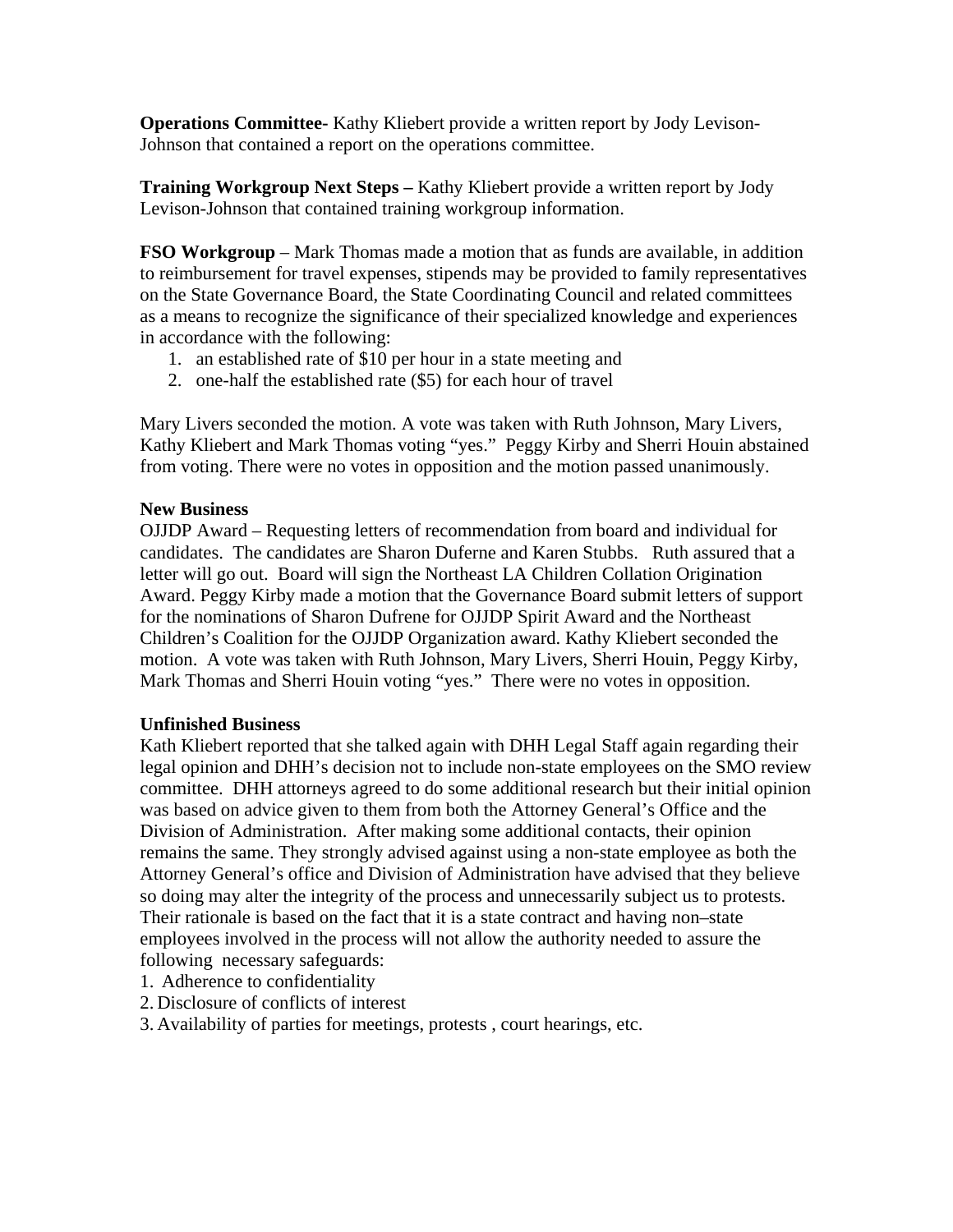These safeguards are not guaranteed but are more easily assured when the state is the employer and can impose mandates on the employees. Based on this opinion, DHH is not willing to risk the potential of a protest being supported by DOA or the courts as well as the potential for DOA to question the contract based on our not following their advice. If a protest is upheld or a contract not awarded, we would have to start the RFP process over and encounter several month delays in the implementation. Kathy reiterated that this decision was not taken lightly and in no way does it indicate that the process is not family and youth driven. Stakeholder involvement at every level has guaranteed the family and youth driven values are included in the SMO and will be utilized in the selection process.

**Public Records** -At the request of the Governance Board, the CSoC Director followed up with DHH Legal regarding whether the leveraging documents prepared by Mercer were considered to be public documents. DHH has rendered that the information contained within the documents specific to DHH is a matter of public record. As there are other agencies' sources and funding contained within the documents, DHH Legal recommends that each of the other agencies weigh in on whether they believe their information is public or not.

**CSoC workplan** - Kathy Kliebert submitted the revised CSoC workplan on behalf of Jody Levison-Johnson.

**SCR 44** – Mary Livers gave a verbal update that Karen Halstrom will serve as Chair, and Karen Stubbs will serve as Vice Chair of the taskforce. Jody Levison Johnson will represent CSoC and DHH will name someone else to represent that department. The first meeting will be held on September 13, 2011.

## **Action Items**

# **DHH Recommendation for Start Up Dollars – Kathy Kliebert made the following** motion:

In order to ensure effective start-up and implementation for our Phase I regions, money to support an initial complement of staff for one month had previously been identified. In addition, it is the commitment of DHH to extend that with one additional month thereby allowing all WAAs and FSOs to hire their initial teams effective January 1, 2012.

Prior to that date, several key activities will be underway including:

- (1) Determining processes for eligibility and enrollment (in partnership with the SMO);
- (2) Identifying professionals to conduct the independent evaluations required for enrollment into the Waiver(in partnership with the SMO);
- (3) Determining Waiver eligibility for the initial cohort of CSoC enrollees (in partnership with the SMO and DHH);
- (4) Establishing regionally based infrastructure including office space, IT, etc.;